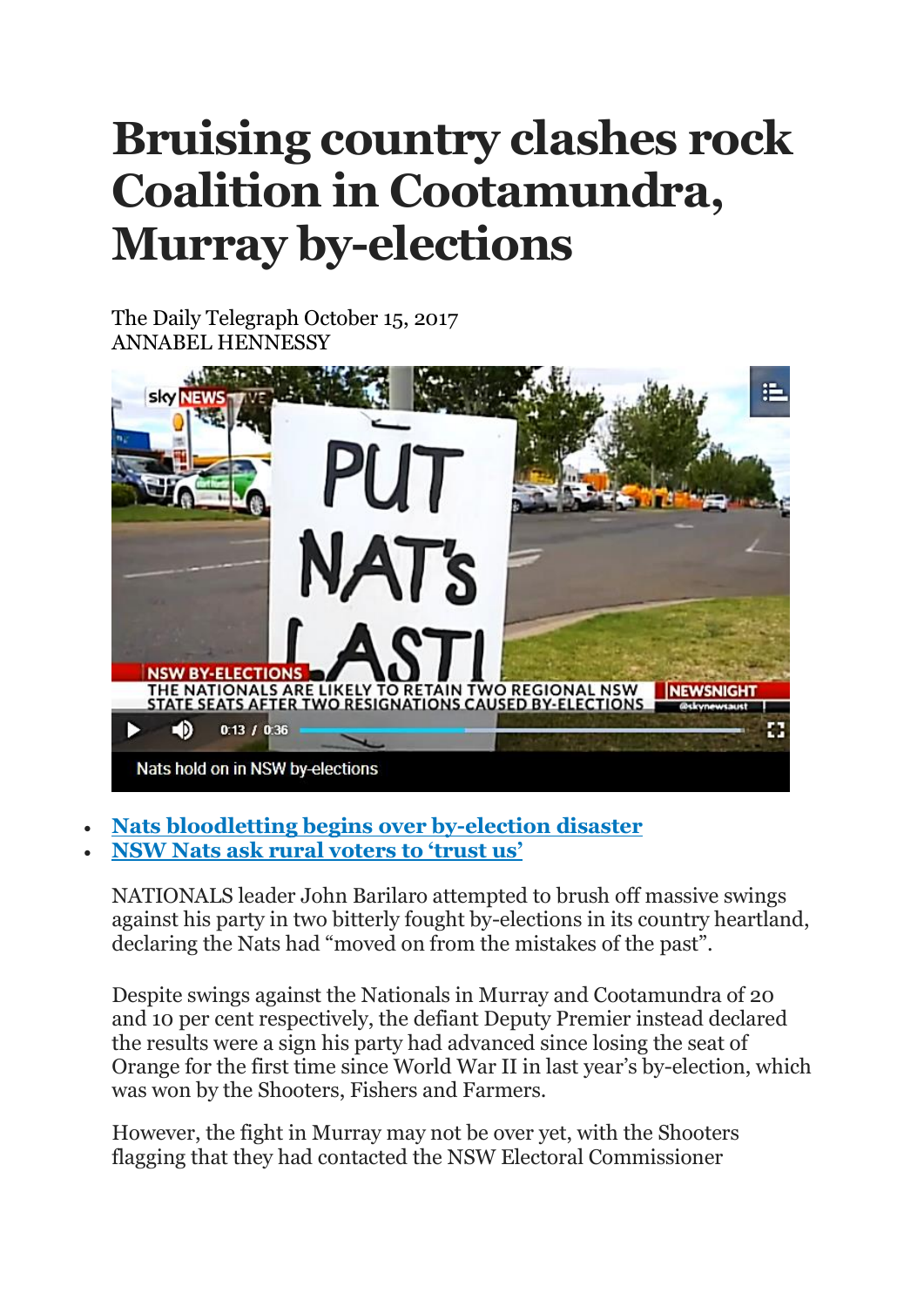regarding counting irregularities in the ballots in that particular byelection.



*Deputy Premier John Barilaro and NSW Premier Gladys Berejiklian. Picture: Kym Smith*

Mr Barilaro remained philosophical about the considerable loss of ground to the Shooters and Labor in the central-west seats.

"The nature of a by-election, together with some of the issues of the past meant we were always expecting a large swing against us," Mr Barilaro said.

"But I think voters recognised that we have worked hard to fix the mistakes of the past, and that we are a good government that is in the midst of seriously improving the lives of people in regional and rural NSW."

Nationals Murray candidate Austin Evans, a former Murrumbidgee Council mayor, told The Daily Telegraph that the party's campaign warning that the Shooters "wanted US style-gun laws" had helped get him across the line against SFF opponent Helen Dalton, despite her receiving a 20 per cent swing.

As part of the campaign, the Nationals published an open letter from former prime minister John Howard that warned against the Shooters' "dangerous" policies, which include introducing gun permits for children as young as 10.

"I'm not anti-guns. My father's a target shooter and I've grown up around guns, but we don't need to reduce the laws from what they are," said Mr Murray, who keeps the seat vacated by former education minister Adrian Piccoli.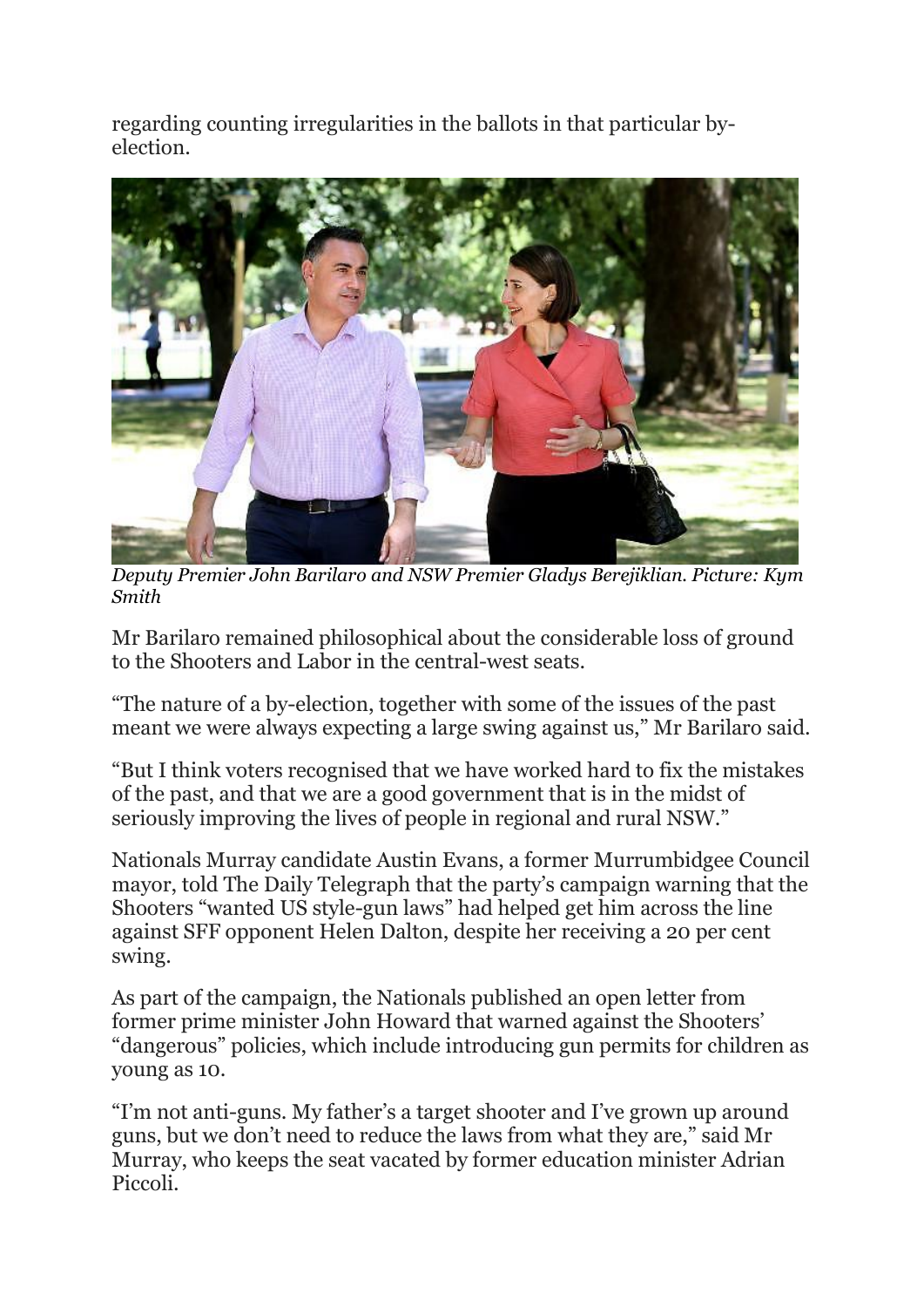

*The 'SAVE Tumbarumba' group turned out to support Shooters Fishers and Farmers Party candidate Matthew Stadtmiller in Cootamundra, contributing to the swing against the Nationals.*



*Nationals candidate Austin Evans helped defeat the Shooters, Fishers and Farmers Party in Murray. Picture: Nathan Edwards*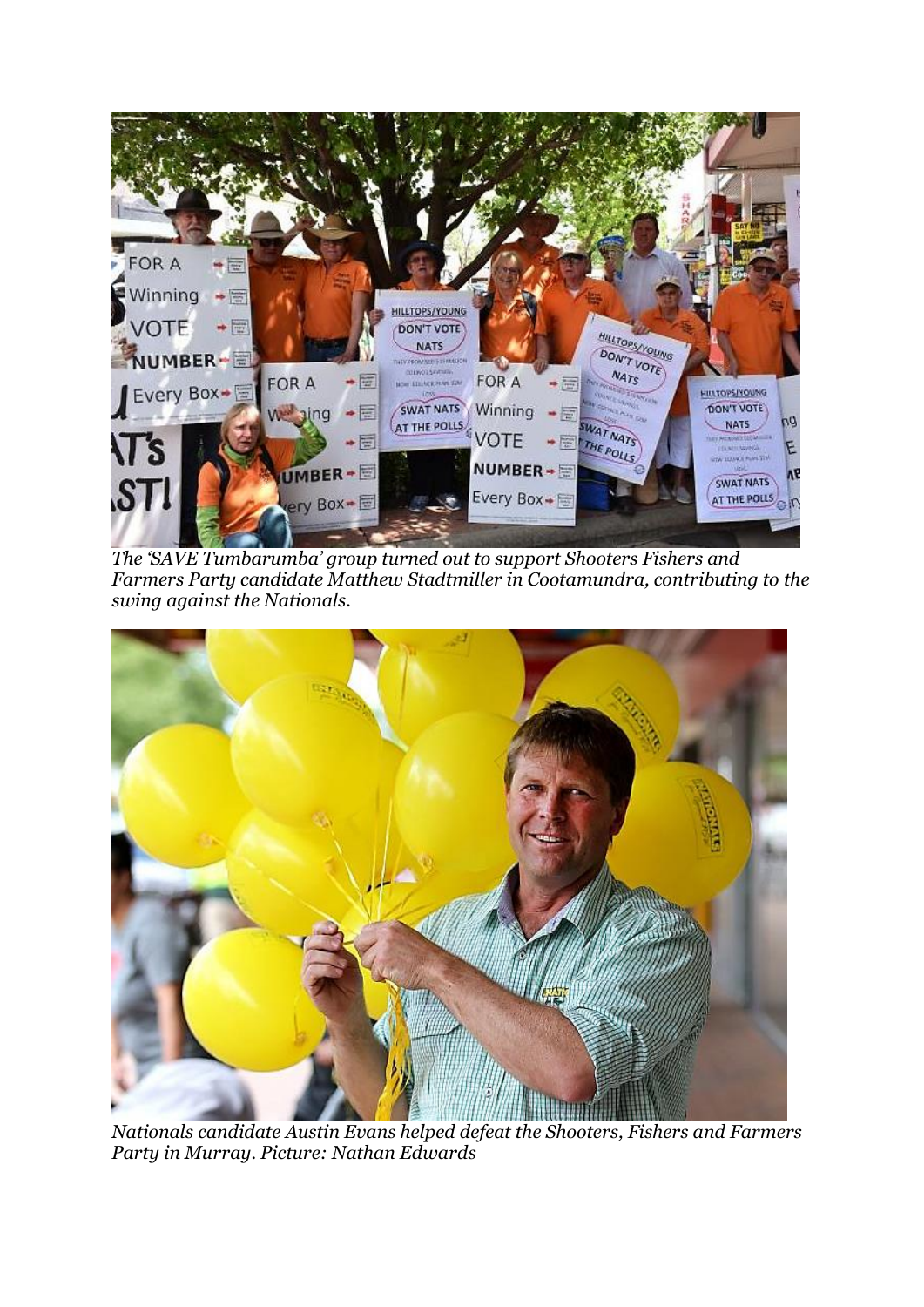"I was surprised that Labor preferenced the Shooters given their policies, but from the results it looks like a lot of Labor voters actually ignored their how-to-vote cards."

"If people had followed them it might have been a different result."

Mr Murray said that his biggest priority in government would be advocating for water for irrigators.

In Cootamundra, the seat vacated by former water minister Katrina Hodgkinson, Nationals candidate Steph Cooke was holding Country Labor rival Charlie Sheahan at bay despite suffering a 10 per cent two-partypreferred swing against her.



*Local businesswoman Steph Cooke helped the National retain Cootamundra.*

In Blacktown, where a third by-election was held on Saturday, Labor candidate and Blacktown mayor Stephen Bali won former Labor leader John Robertson's seat comfortably with 80 per cent of the vote.

Premier Gladys Berijiklian said she was pleased with her government's performance in rural areas, despite the swings: "I think it also shows we're continuing to work hard for what's important to people."

The NSW Electoral Commission also revealed that it would be conducting a compliance review after a Nationals staffer was accused by Labor and the Shooters, Farmers and Fishers party of handing out unauthorised election material at a booth in Young. NSW Nationals have denied the claims.